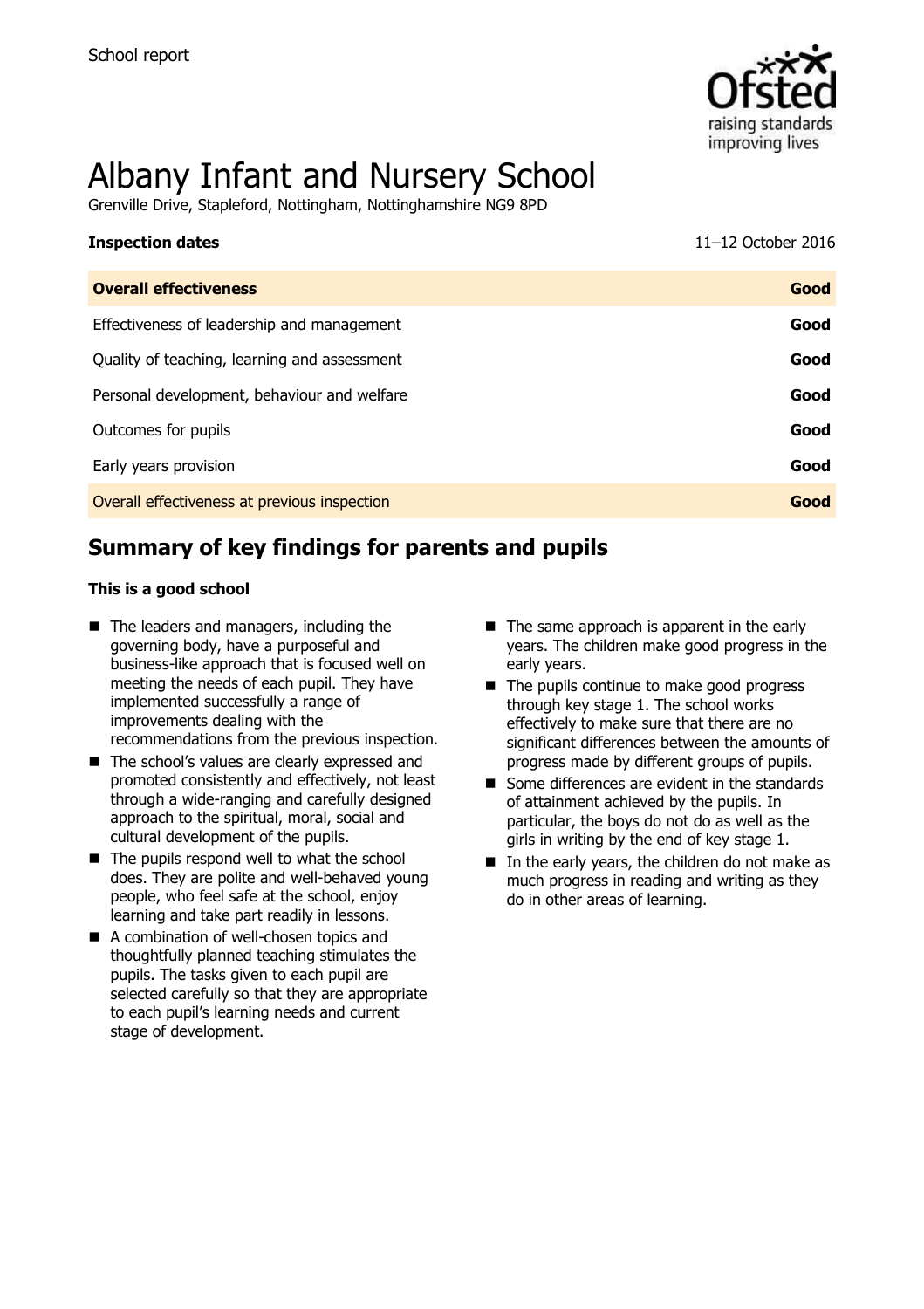

# **Full report**

### **What does the school need to do to improve further?**

- $\blacksquare$  Improve boys' skills in writing, by:
	- embedding and extending the changes to the curriculum, activities and new ways of working that are starting to show a positive impact on the boys' willingness to write and interest in writing
	- making sure that the boys have the necessary skills to write well by enabling them to apply their learning from different subjects in more of the opportunities provided for them to write.
- Improve the progress that children in the early years make in reading and writing, so that it matches more closely the progress that they make in other areas of learning, by:
	- ensuring that all of the staff have the skills to question the children effectively, in order to develop the children's skills in both speaking and writing
	- identifying and using more systematically than currently the opportunities for the children to read and to write when learning outdoors.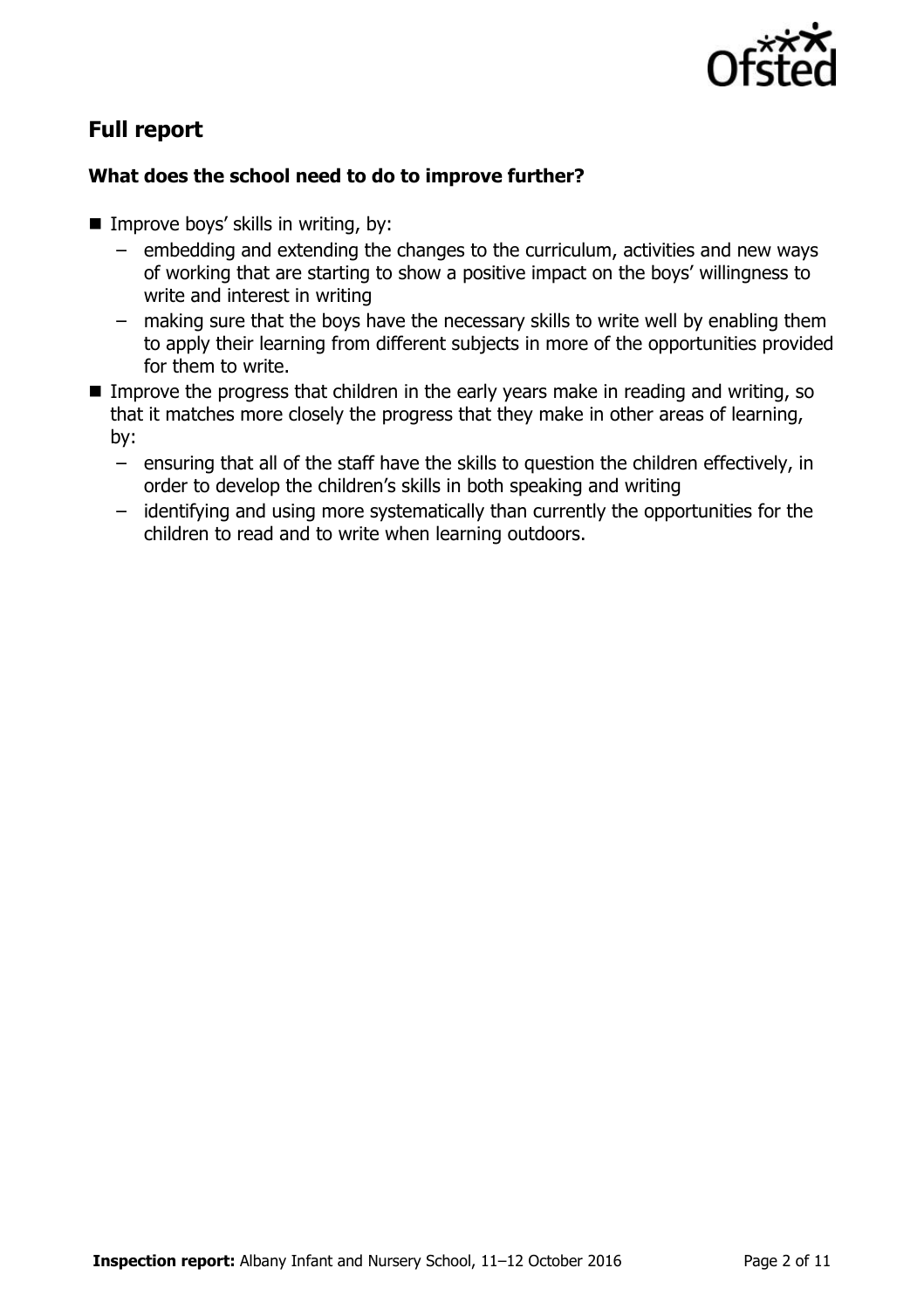

# **Inspection judgements**

#### **Effectiveness of leadership and management Good**

- Leaders at every level throughout the school demonstrate a clear commitment to helping all of the pupils to make as much progress as they can. They work methodically and effectively to bring about improvements, wherever they are needed.
- The progress in dealing with the areas for improvement from the previous inspection has been sure and steady, though not particularly rapid in all cases. Each area has been dealt with systematically and, for each, the benefits are demonstrable.
- The boys' attainment in writing has risen steadily each year. It is now slightly above the national average for boys.
- The leaders and managers astutely identify the things that need to be improved. They put in place plans for making the improvements that are well focused and fit for purpose. The plans are then put into practice diligently, for example in relation to improvements to promote boys' writing.
- The plans form the foundation of the school's approach to managing the performance of the staff. Individual targets are set in line with the priorities set out in the plans. The staff are provided with training and development opportunities that help them to meet their targets.
- The school's curriculum is broad and balanced. It has particular strengths in the many and varied ways that have been created to promote the spiritual, moral, social and cultural development of the pupils. It incorporates, as part of that approach, numerous opportunities designed to promote fundamental British values.
- The school provides a wide variety of activities which enrich the pupils' learning, from taking part in local community festivals, such as the 'Hemlock Happening', to working each week with African drummers, and organising visits to places of interest. Being educated at Albany is a stimulating and absorbing experience for the pupils.
- The school's curriculum has a markedly positive effect on the attitudes and learning of the pupils. For example, the boys talked to the inspectors quite animatedly about the interesting topics which have led to them taking more interest in writing. They explained how they enjoyed writing about a range of famous people, from George Stephenson to Rosa Parks.
- The school can point to good examples of deliberate and positive action to promote equalities and to challenge stereotypes, including in response to rare instances of concern among parents. Not only has the school acted directly to deal with concerns about possible racist attitudes and a rare instance of homophobic language, but it has also subsequently ensured that the curriculum has been changed to provide more opportunities for the pupils to learn about and to experience people different from themselves.
- The pupils' positive attitudes to learning, good social skills and behaviour, and the standards of learning that they reach overall by the end of key stage 1, place them in good stead for the next phase of their education.
- The school makes effective and sometimes innovative use of additional funding that it receives for disadvantaged pupils. For example, the pupils explained to an inspector how being able to take part in weekly yoga sessions had helped both socially and emotionally, so that they learn better in lessons than previously.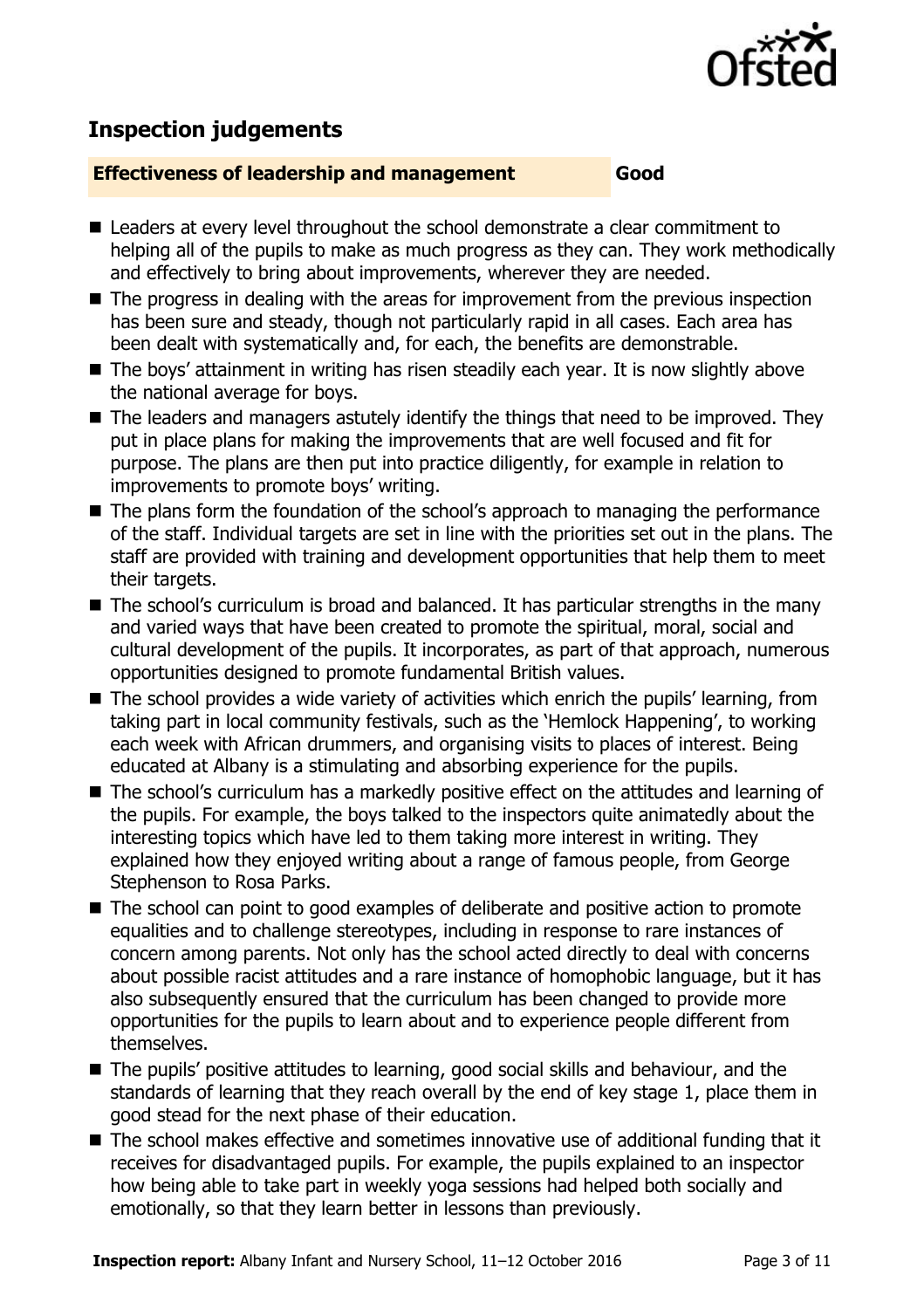

■ The school has used the physical education (PE) and sport premium sensibly, including by providing for staff training, to ensure that the subject is provided for well within the curriculum, and other sporting activities.

#### **Governance of the school**

- The governing body has made good progress in dealing with the areas for improvement in relation to governance identified at the last inspection. It, now manifestly, takes responsibility for the strategic direction of the school, most notably by ensuring that the school fulfils its stated aim to be a happy, safe, secure and stimulating environment, where effective learning takes place.
- If ensures that, through a range of appropriate means, it is well informed about various aspects of the school's work. It is alert to variations in the pupils' achievement, including within the early years and between the different groups of pupils at the school, such as those who are disadvantaged and pupils who have special educational needs and/or disabilities.
- The governing body ensures that pay progression is linked with evidence of successful performance by the headteacher and the staff.
- $\blacksquare$  It checks routinely on the effectiveness of the school's safeguarding arrangements. It has been involved actively in supporting the school's successful efforts to improve attendance.
- The governing body has not ensured that the information about the PE and sport premium, which it has published on the school's website, includes all of the details that are required.

#### **Safeguarding**

- $\blacksquare$  The arrangements for safeguarding are effective.
- The school's policies and procedures for safeguarding the pupils are fit for purpose. They include the careful maintenance of admissions and attendance registers, appropriate assessments of the risks associated with different activities, and the completion of accident records. The school also nominates more designated leaders for safeguarding than is often the case, so that there is always someone available at the school to whom the staff can turn.
- The staff are trained regularly in safeguarding matters. They are provided with further information more frequently than the formal training through staff meetings and written briefings. They understand about high-level concerns, such as child sexual exploitation and the 'Prevent' duty.
- $\blacksquare$  The staff are equally alert to the small things that can be an indication that a pupil is experiencing difficulty. They use the school's procedures for reporting and recording such concerns dutifully. They know also how to contact external agencies, if necessary.
- The designated leaders for safeguarding work well with external agencies to help pupils and their families who may be experiencing particular difficulties. These members of staff can talk through in detail the records of the individual cases with which they deal.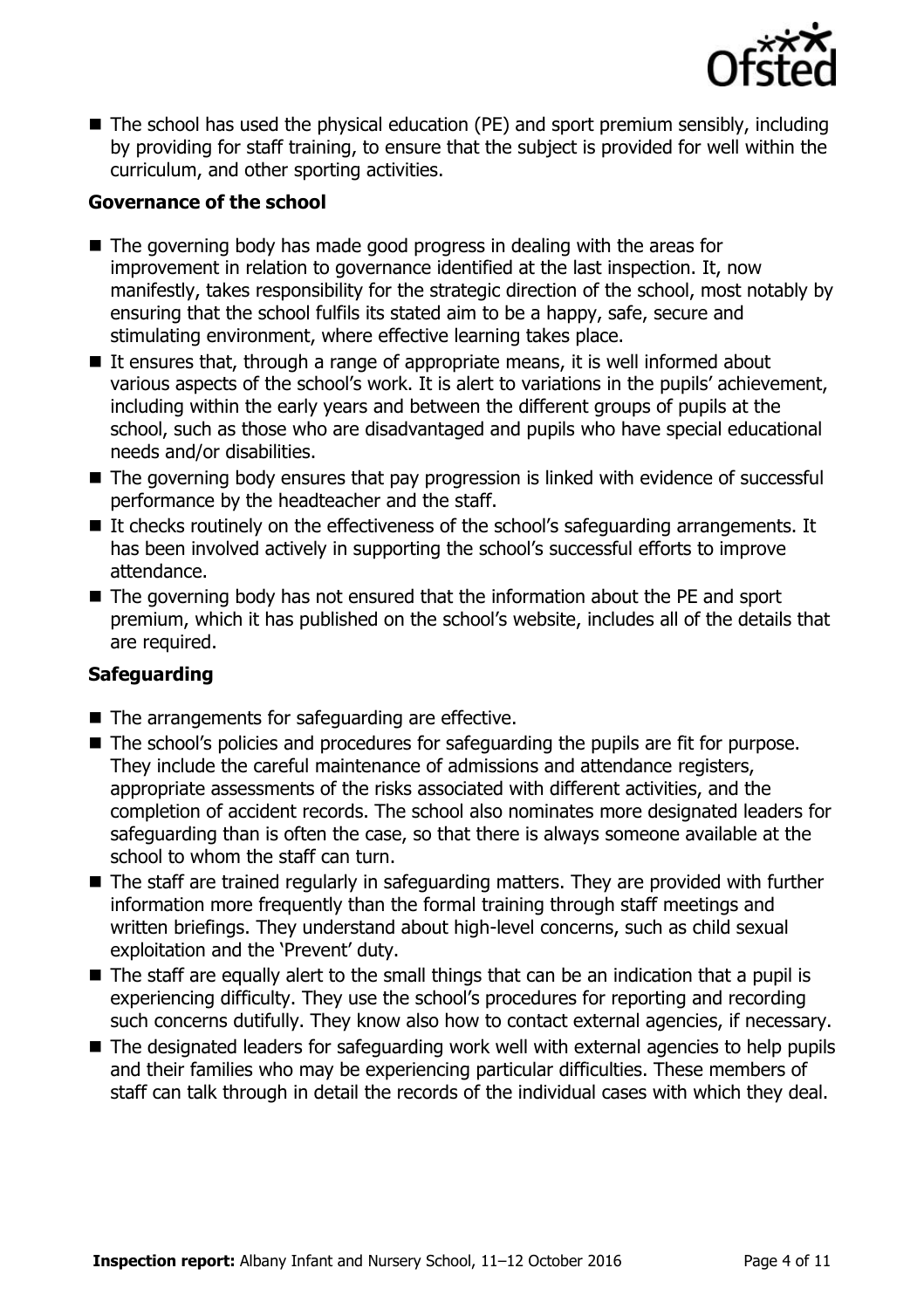

#### **Quality of teaching, learning and assessment Good**

- Lessons are sometimes animated and lively, sometimes measured and studious varied skilfully by the teachers so that the pupils' interest and concentration are sustained. The consistent response by the pupils helps them to make good progress.
- The teachers give clear and precise instructions to the pupils. The pupils respond promptly, as for example when Year 1 pupils were observed starting and stopping playing musical instruments on demand. This helps the pupils to understand precisely what is expected of them and contributes to the pupils acquiring knowledge well.
- The teachers use their knowledge about how well the pupils are doing to make sure that tasks are designed and work set for each one that is appropriate to their stage of learning and needs.
- The most able pupils are given work that clearly involves a greater level of challenge than that set for other pupils. They make progress similar to that of other groups during lessons.
- The most able disadvantaged pupils work alongside their similarly-able peers in lessons.
- The needs of pupils who have special educational needs and/or disabilities are catered for substantially within routine lessons. Suitable adaptations are made so that this can happen; for example, by providing individual pupils with specialist equipment that they need.
- The teachers and teaching assistants provide helpful support to the pupils who have special educational needs and/or disabilities. They do not 'spoon-feed' the pupils. Instead, the pupils are helped to think for themselves, which makes their learning secure.
- The teaching assistants provide good additional and individual support for pupils who have special educational needs and/or disabilities. For example, the inspectors observed an able pupil who has particular needs being provided with a good level of challenge through the questions asked by a teaching assistant, so the pupil made good progress with the learning.
- The teachers use practical equipment well to develop the pupils' understanding of mathematics. They question the pupils effectively, which helps to improve the pupils' mathematical reasoning.
- The teachers and teaching assistants provide helpful feedback to the pupils in ways that help the pupils to think for themselves.
- Occasionally, the teachers do not pick up quickly enough that the pupils have not grasped the intended learning and so do not take effective action to help the pupils. In one example of this, observed by the inspectors, the result was that the most able pupils were not helped to deepen their mathematical understanding.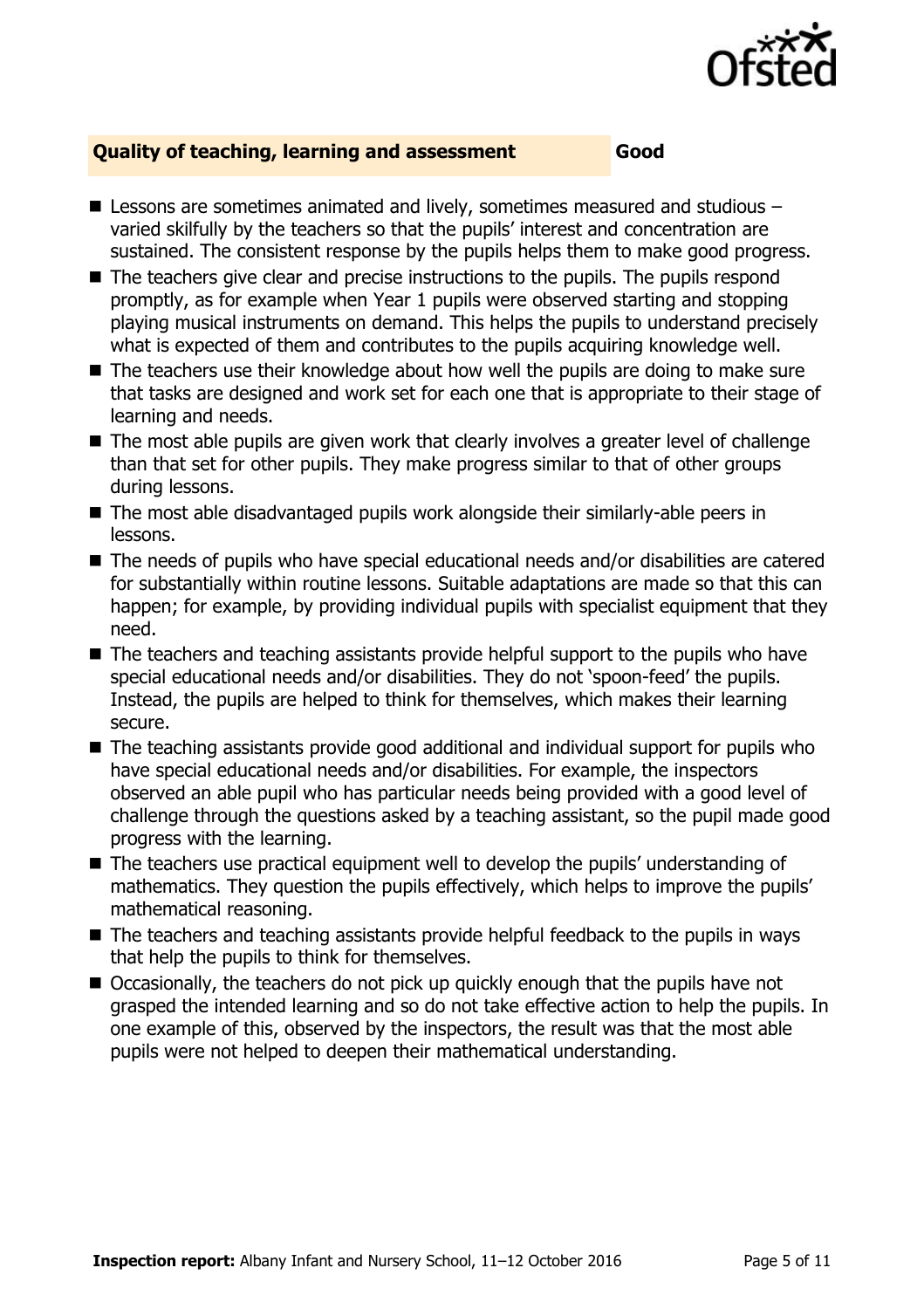

#### **Personal development, behaviour and welfare Good**

#### **Personal development and welfare**

- The school's work to promote pupils' personal development and welfare is good.
- The pupils' manner and behaviour show that they feel safe and happy within the school's well-maintained and secure site and accommodation. The pupils will tell you, in a very positive sense, that you cannot get out of the school!
- The pupils learn some important things about how to keep themselves safe, such as being wary of strangers and how to cross a road safely.
- The pupils learn well also about how to live healthily. Seeing so many of them at morning break munching merrily through the apples, pears and carrots provided by the school was an impressive sight.
- The pupils' attendance has returned to the level of the latest national average after having fallen in the years after the last inspection. The school has worked successfully, to improve attendance, particularly with boys. Notwithstanding the efforts made to deal with it, the level of persistent absence among disadvantaged pupils is still too high.

#### **Behaviour**

- The behaviour of pupils is good.
- The pupils pick up on the values promoted so consistently by the staff and reflect them in their general conduct and in how they relate to the different groups of pupils at the school. For example, comments written by the early years children on a 'friendship tree' showed how they had gained, even at that early stage, a good understanding of the characteristics of friendship.
- The pupils develop a good sense of personal responsibility towards each other and to the school community by taking seriously roles such as playground pals and register monitors, and carrying out activities such as an environmental review of the school's outdoor areas.
- The pupils demonstrate good levels of self-control. Typically, they concentrate well in lessons. There is little evidence of any disruption to learning.
- The school is generally calm and orderly. The pupils are polite and friendly. They enjoy taking part in conversations and were confident in approaching the inspectors and talking with them.
- **Pupils from the various backgrounds represented at the school mix, work and play** together well, in lessons and at breaktimes.
- They show respect for each other, for example, by expressing interest sensitively in the work of classmates who have special educational needs and/or disabilities.
- They show similar concern, caring and support for pupils with English as an additional language who are at an early stage of learning English.
- Occasionally, they lose a little of their self-control and can be silly, or do not identify possible risks when playing on equipment, but the staff deal with such behaviour effectively.
- Exclusions for serious misbehaviour are unusual, although the school had to deal with some examples of such behaviour last year.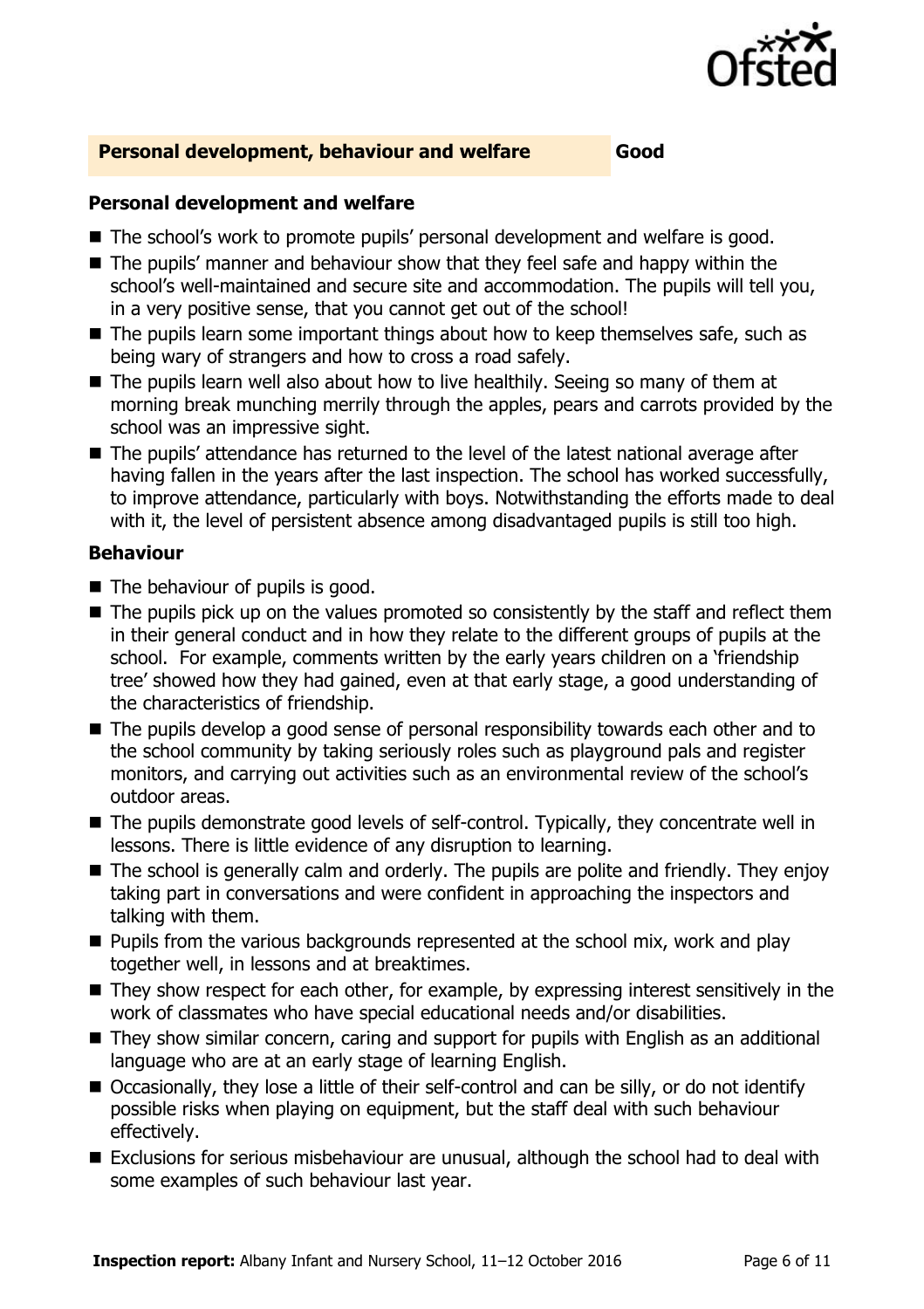

■ The pupils raised few concerns about bullying, though their understanding of bullying is rather basic, and the school's records indicate that it is rare. The pupils express confidence in the staff to deal with any issues or concerns that they may have.

#### **Outcomes for pupils Good**

- The pupils enter key stage 1 on average below the levels of knowledge, skills and understanding expected for their age, particularly in writing. They make good progress, so that, by the time that they complete key stage 1, their attainment in reading, writing and mathematics is typically average, or slightly better.
- The good progress is equally evident in the pupils' books.
- There are no significant differences between the attainment of disadvantaged pupils at Albany and of non-disadvantaged pupils nationally. The difference varies each year, so that sometimes the disadvantaged pupils at Albany do not do quite as well as the nondisadvantaged pupils, but occasionally they do better. This is a notable achievement, given that disadvantaged pupils start key stage 1 with levels of development generally below those of their peers.
- $\blacksquare$  The disadvantaged pupils benefit from a wide range of additional help, which contributes to the relatively small differences between their attainment and that of other pupils.
- Historically, the proportion of pupils from Albany achieving levels above those expected generally for their age by the end of key stage 1 has been below average. While the most able pupils currently are making steady progress, the rates of progress in the past have not been sufficient to reach the national averages for higher levels of attainment.
- The pupils' scores in the Year 1 phonics check have been consistently below average. A good level of improvement in 2016 means that they have started to get closer to average. The pupils catch up well by the end of Year 2, so that the great majority of them have reached the required level by that time.
- $\blacksquare$  The pupils read confidently. They develop an interest in and liking for reading, including the boys. Pupils who find reading difficult, pupils learning English as an additional language, disadvantaged pupils, and the most able persevere when reading and use their knowledge of phonics effectively to overcome difficulties.
- The differences evident previously in the achievement of boys and of girls are starting to reduce, though still apparent. Writing remains the weakest subject at the school, particularly among the boys.
- Generally, the standards that they reach mean that the pupils are reasonably well prepared to enter key stage 2.

#### **Early years provision Good Good**

- A significant majority of the children begin in the early years with levels of knowledge, skills and understanding below those expected for their age, particularly in relation to their personal, social and emotional development, their understanding of the world, and in literacy, most notably writing.
- $\blacksquare$  The children make good progress. By the end of the early years, the proportions of children who have reached the levels expected for their age have at least doubled in all areas of learning, and in most areas trebled, so a significant majority have done so.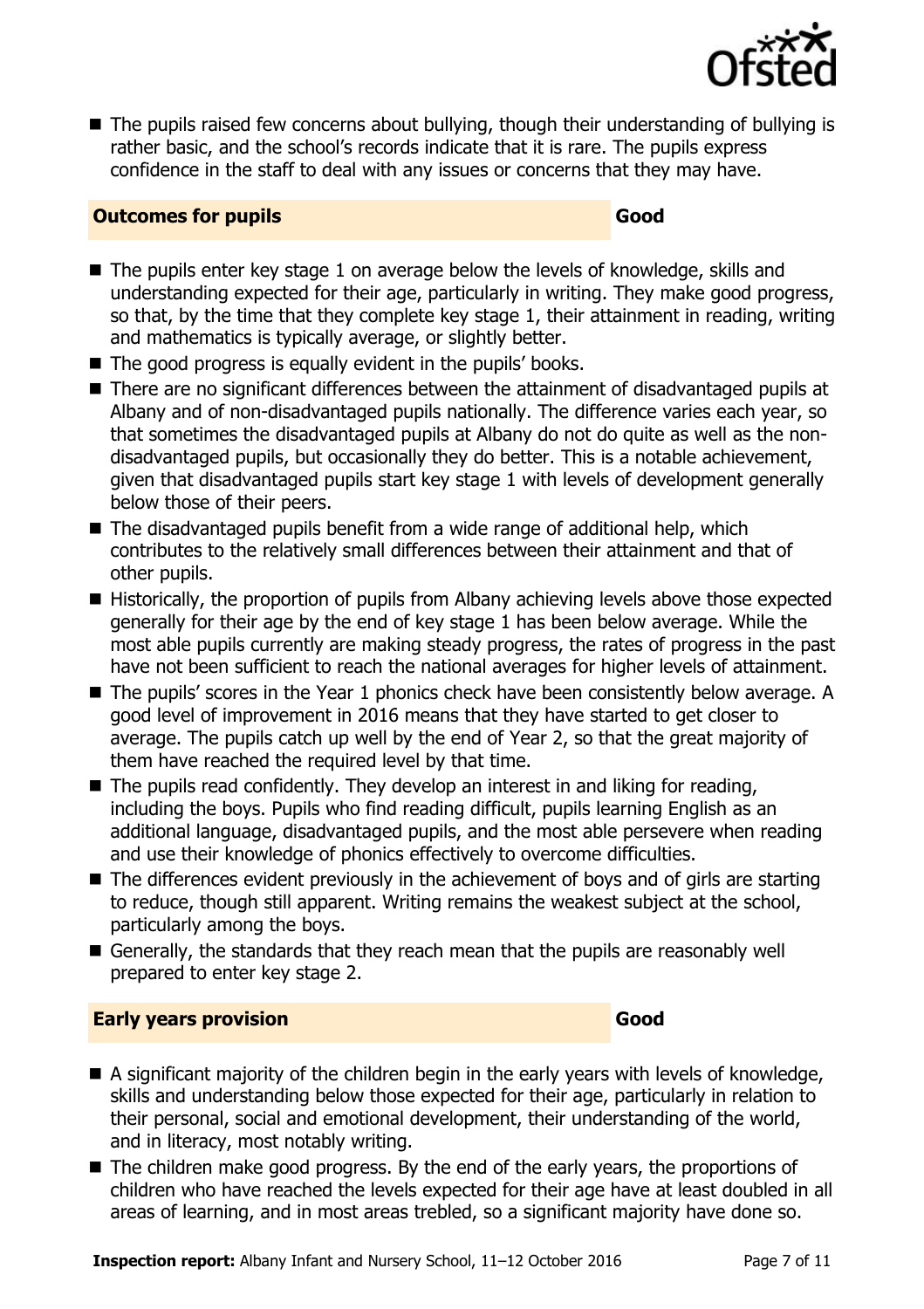

- The children make less progress in number and in writing than in other areas of learning. This contributes to the proportion of children reaching a good level of development overall being consistently below average. In particular, the proportion of disadvantaged children achieving a good level of development is noticeably below that of non-disadvantaged children.
- The proportion of boys reaching a good level of development is, similarly, noticeably below that of girls. The most recent information held by the school indicates that the boys are currently making better progress than the girls; in other words, the differences are being dealt with effectively, though they are not reducing particularly rapidly.
- The children settle into the early years quickly, leaving their parents quite confidently even at the relatively early stage of the year when this inspection took place.
- The children rapidly become well-motivated learners and evidently enjoy what the school has to offer. As in the main school, their good behaviour shows that they feel happy and safe.
- The early years leaders make sure that the curriculum and the planning for children's learning focus closely on meeting individual children's needs. The children's learning is assessed in detail. As a result, staff tailor learning opportunities to meet the particular needs of each individual, including the most able.
- The staff enable parents to contribute to the assessments and ensure that the parents get detailed information about how well their children are doing.
- $\blacksquare$  The staff ensure that their colleagues in key stage 1 get an equally full picture about the achievement and learning needs of each child. The children adapt rapidly to the requirements of learning in key stage 1, helped by the school's work to support that transition, and continue to make good progress thereafter.
- The staff do not take advantage sufficiently of the opportunities for the children to improve their writing, reading and number skills when the children are learning outdoors. On these occasions, they do not question the children skilfully enough, or involve the children in purposeful conversations. This restricts the progress that the children could make.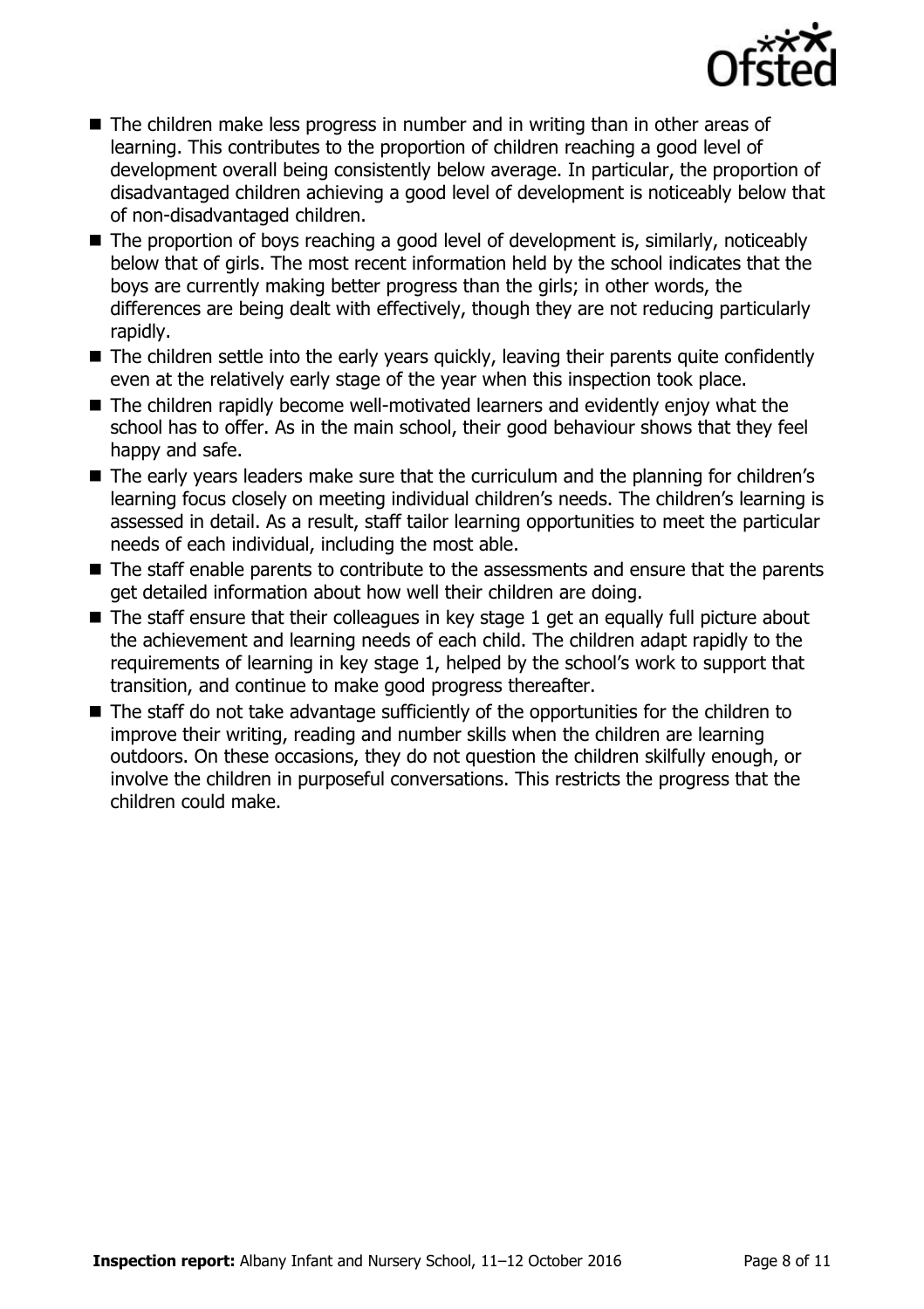

# **School details**

| Unique reference number | 122547          |
|-------------------------|-----------------|
| Local authority         | Nottinghamshire |
| Inspection number       | 10019138        |

This inspection was carried out under section 8 of the Education Act 2005. The inspection was also deemed a section 5 inspection under the same Act.

| Type of school                      | Infant                         |
|-------------------------------------|--------------------------------|
| School category                     | Community                      |
| Age range of pupils                 | $3$ to $7$                     |
| <b>Gender of pupils</b>             | Mixed                          |
| Number of pupils on the school roll | 214                            |
| Appropriate authority               | The governing body             |
| Chair                               | Jackie Allen                   |
| <b>Headteacher</b>                  | Helen Webster                  |
| Telephone number                    | 0115 9179212                   |
| Website                             | www.albanyinfants.co.uk        |
| <b>Email address</b>                | office@albany-inf.notts.sch.uk |
| Date of previous inspection         | 12-13 September 2011           |

#### **Information about this school**

- The school does not meet all of the requirements on the publication of information about the use of the PE and sport premium on its website.
- The school is smaller than the average primary school.
- $\blacksquare$  About one third of the pupils are known to be disadvantaged those known to be eligible for free school meals.
- The proportion of pupils who have special educational needs and/or disabilities is below average.
- The percentage of pupils whose first language is not English is well-below average.
- Several changes in leadership roles and responsibilities have taken place since the previous inspection and a number of members of staff were new to or fairly recently appointed to their roles at the time of this inspection.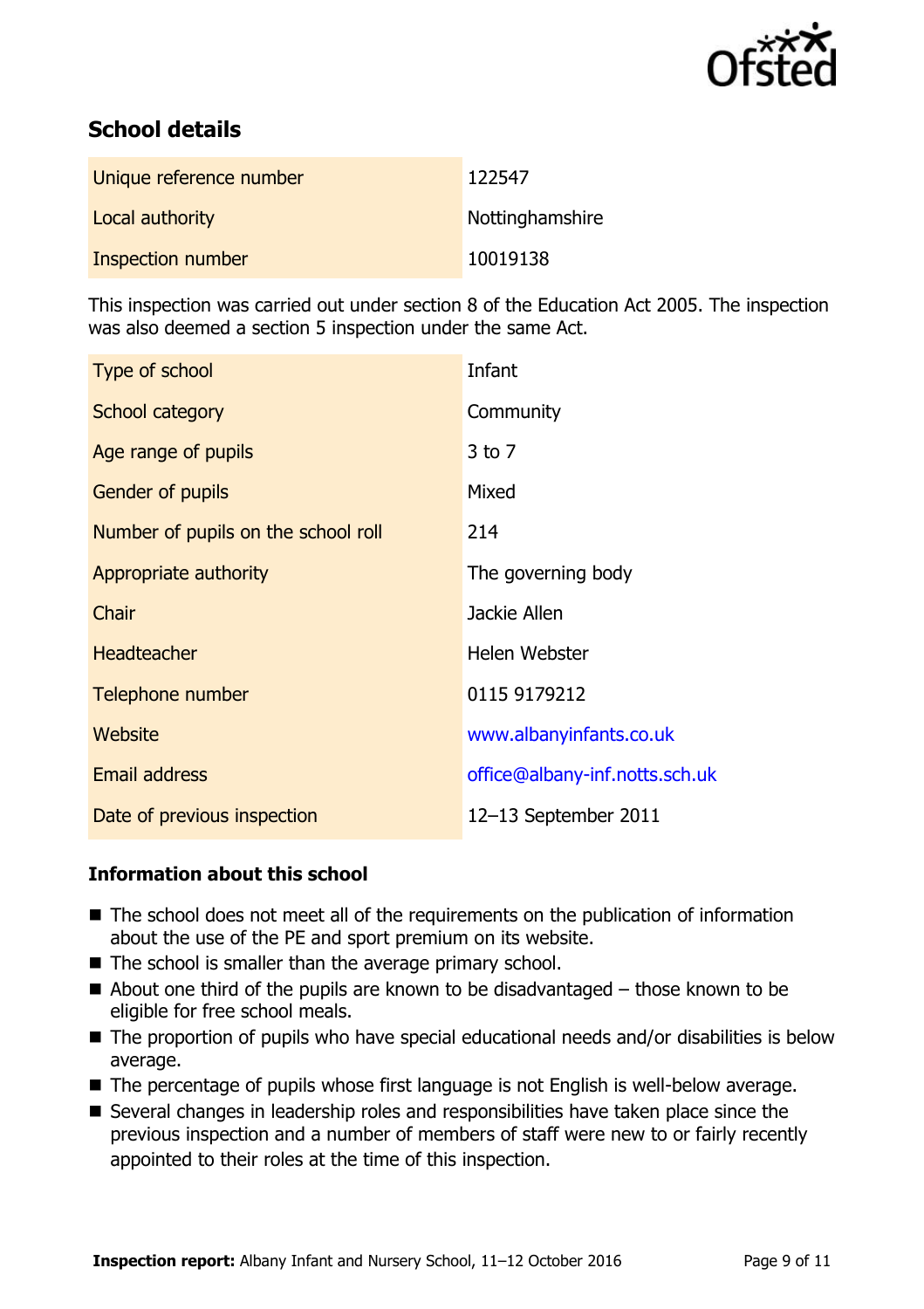

# **Information about this inspection**

- $\blacksquare$  The inspectors observed lessons in all phases of the school and in all classes. They looked at small-group sessions and times when pupils were receiving additional support. They carried out other visits to classrooms to look at particular aspects of the school's work and scrutinised examples of the pupils' work.
- The inspectors held meetings with leaders, managers and other staff at the school, and with representatives of the governing body.
- They spoke with pupils in groups, in lessons, and around the school. They listened to pupils reading.
- The inspectors checked the 32 responses on Parent View, looked at the text comments submitted by parents, spoke with parents at the beginning of the school day and at the request of individual parents, and took account of the responses of more than 30 parents to a recent survey carried out by the school and other individual comments provided to the school.
- $\blacksquare$  No inspection questionnaires were received from the staff, or the pupils.
- The inspectors looked at a range of documentation, including the school's development plan and self-evaluation, policies and records relating to safeguarding, records relating to the pupils' behaviour, the school's information about pupils' progress, and records of monitoring work carried out by leaders and managers at the school.

#### **Inspection team**

| Clive Moss, lead inspector | Her Majesty's Inspector |
|----------------------------|-------------------------|
| <b>Sarah Chadwick</b>      | <b>Ofsted Inspector</b> |
| <b>Pete Strauss</b>        | <b>Ofsted Inspector</b> |